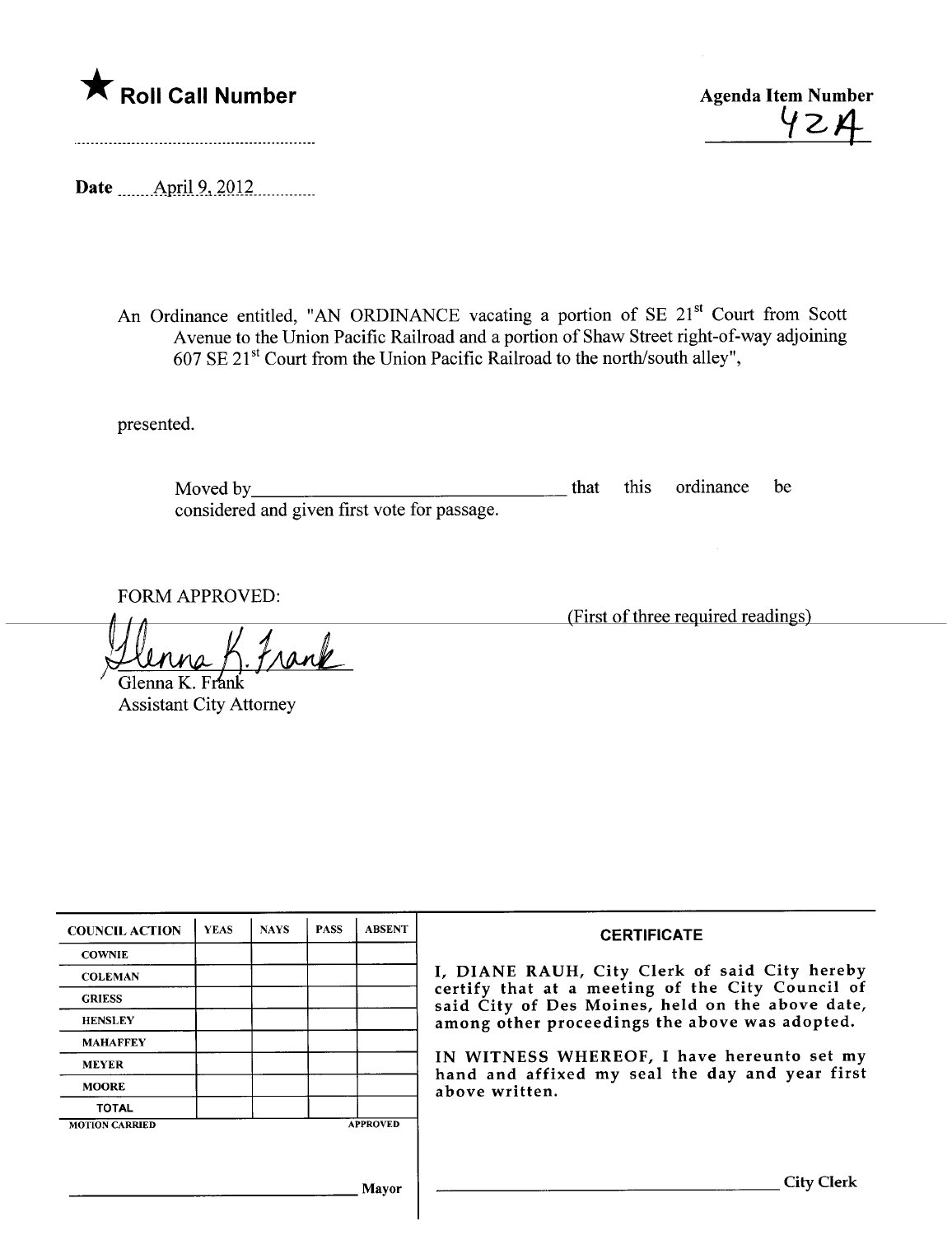Prepared by: Glenna K. Frank, Assistant City Attorney, 400 Robert D. Ray Drive, Des Moines. Iowa 50309 (515) 283-4530

ORDINANCE NO.

AN ORDINANCE vacating a portion of SE 21<sup>st</sup> Court from Scott Avenue to the Union Pacific Railroad and a portion of Shaw Street right-of-way adjoining 607 SE 21<sup>st</sup> Court from the Union Pacific Railroad to the north/south alley.

WHEREAS, all prior requirements of law pertaining to the vacation of public right-of-way have been fully observed; and

WHEREAS, it is desirable that the public right-of-way herein described be vacated;

NOW, THEREFORE, BE IT ORDAINED by the City Council of the City of Des Moines, Iowa:

Sec. 1. That a portion of SE 21<sup>st</sup> Court from Scott Avenue to the Union Pacific Railroad and a portion of Shaw Street right-of-way adjoining 607 SE 21<sup>st</sup> Court from the Union Pacific Railroad to the north/south alley, more specifically described as follows, be and is hereby vacated.

ALL THAT PART OF THE SHAW STREET LYING WEST OF THE SOUTHERLY EXTENSION OF THE NORTH-SOUTH ALLEY IN BLOCK 7, JACK'S PLAT, AN OFFICIAL PLAT, AND EAST OF THE UNION PACIFIC RAILROAD RIGHT OF WAY, ALL NOW INCLUDED IN AND FORMING A PART OF THE CITY OF DES MOINES, POLK COUNTY, IOWA. AND ALL THAT PART OF THE SOUTHEAST 21ST COURT LYING SOUTH OF THE SOUTH RIGHT OF WAY LINE OF SCOTT STREET (AVENUE), AND NORTH OF THE UNION PACIFIC RAILROAD RIGHT OF WAY, ALL NOW INCLUDED IN AND FORMING A PART OF THE CITY OF DES MOINES, POLK COUNTY, IOWA.

Sec. 2. The City of Des Moines hereby reserves an easement upon the property described above for the continued use and maintenance of any utilities now in place, with the right of entry for servicing same.